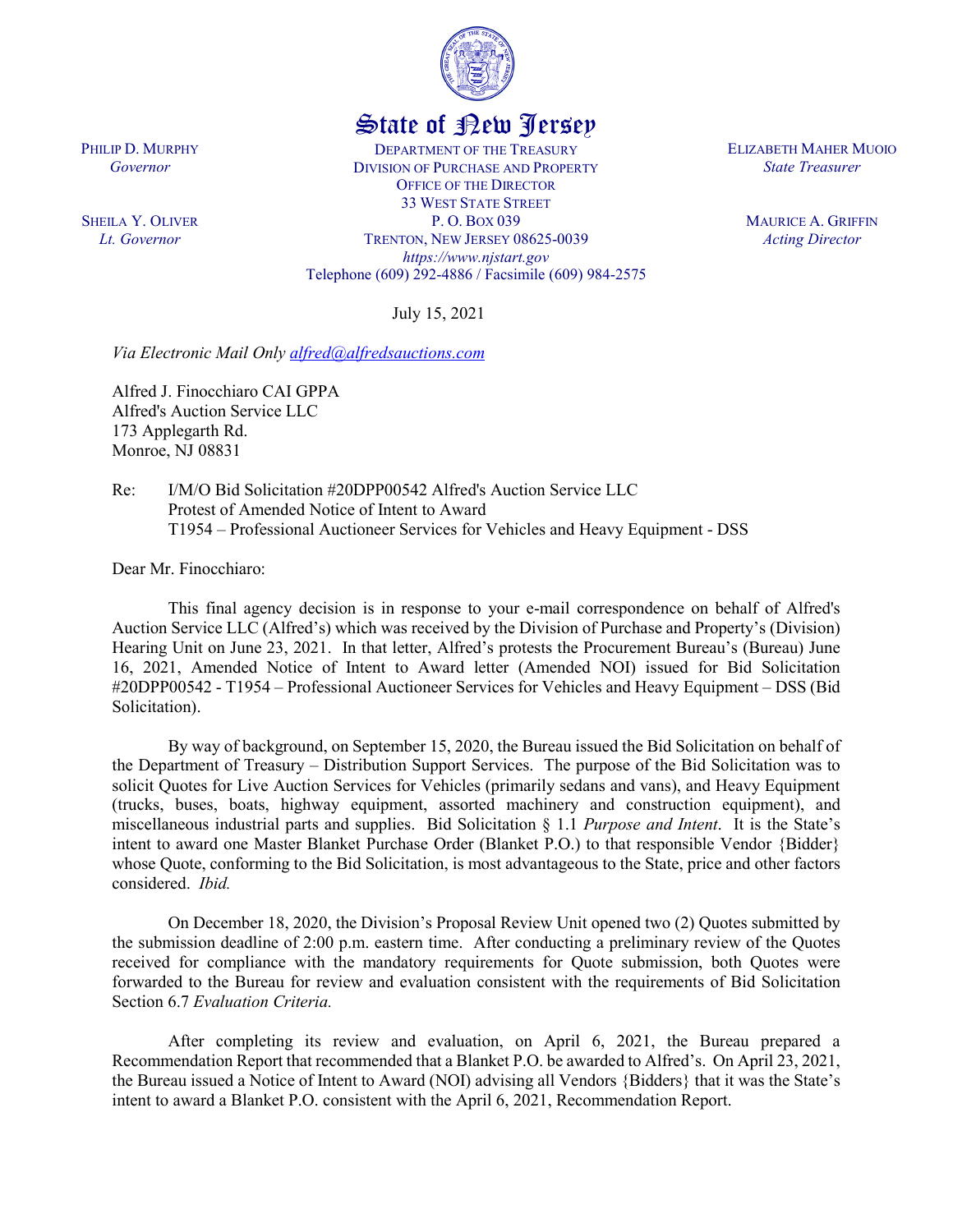On April 27, 2021, Lee Fox from Lee M. Fox LLC (Fox) wrote to the Bureau stating that it was protesting the intended award of a Blanket P.O. to Alfred's. In summary, Fox alleged that "The Ownership Disclosure Statement submitted by Alfred's Auction Service LLC in Bid Solicitation 20DPP00542 was not an accurate and truthful Ownership Disclosure Statement." Fox April 27, 2021 protest.

A review of the record of the procurement revealed that on October 20, 2020, Alfred's submitted Quote No. 00004934. With the Quote, Alfred's uploaded the *Ownership Disclosure Form* indicating that there were no 10% or greater owners of the bidding entity, a limited liability company. As part of the same bid submission Alfred's *Disclosure of Investigations and Other Actions Involving the Vendor Form* indicated that Alfred Finocchiaro was the sole "Owner." As such, the Bureau perceived an ambiguity between the *Ownership Disclosure Form* and the other submitted forms which required a clarification. In response to the Bureau's clarification letter, on January 28, 2021, Alfred's stated that Alfred Finocchiaro was the sole "Owner" of Alfred's Auction Service LLC.

On May 21, 2021, the Division issued a final agency decision finding that Alfred's submitted *Ownership Disclosure Form* did not comply with the statutory requirements for the submission of statement of ownership. In part, I found that Alfred's response to the Bureau's clarification letter resulted in an impermissible supplementation, change or correction to the submitted Quote; and therefore, was not permitted under *In re Protest of Award of On-Line Games Prod. & Operation Servs. Contract*, Bid No. 95- X-20175, 279 N.J. Super. 566, 597 (App. Div. 1995) (holding that "in clarifying or elaborating on a proposal, a bidder explains or amplifies what is already there. In supplementing, changing or correcting a proposal, the bidder alters what is there. It is the alteration of the original proposal which was interdicted by the RFP".) Notwithstanding Alfred's interest in competing for this procurement, in reviewing a Quote submitted in response to a Bid Solicitation, the Division does not have the power to waive the legislative requirement that a Vendor {Bidder} provide its ownership information prior to or accompanying the Quote submission. Accordingly the Division deemed Alfred's Quote submission as non-responsive and remanded the matter back Bureau for review.<sup>[1](#page-1-0)</sup>

As a result of the May 21, 2021 final agency decision, on May 26, 2021the Division rescinded the original NOI. The Procurement Bureau then reviewed the only other Quote submitted in response to the Bid Solicitation. The Quote submitted by Fox was determined by the Bureau to be responsive to the mandatory requirements of the Bid Solicitation. On June 16, 2021 the Bureau issued an Amended NOI to make a Blanket P.O. award to Fox.

In reply to the June 16, 2021, Amended NOI, Alfred's submitted a protest stating the following:

This is my formal protest letter. First, I find it alarming that he knew so much about my bid, what I did, and did not do. Second, to be penalized for such a miniscule technicality is ridiculous. Third, I believe it should be re-bid, the directions for filling out the bid solicitation should be clearer. Fourth, I made it clear that I am the only owner of my company, no partners, no parent companies, no ties to Iran. What is the problem! I can't see where I should be disqualified!

[Alfred's Auction Service LLC protest, June 23, 2021.]

l

<span id="page-1-0"></span> $1$  In response to the May 21, 2021 final agency decision, Alfred's wrote to the Division stating " I think Mr. Fox will continue to do a stellar job."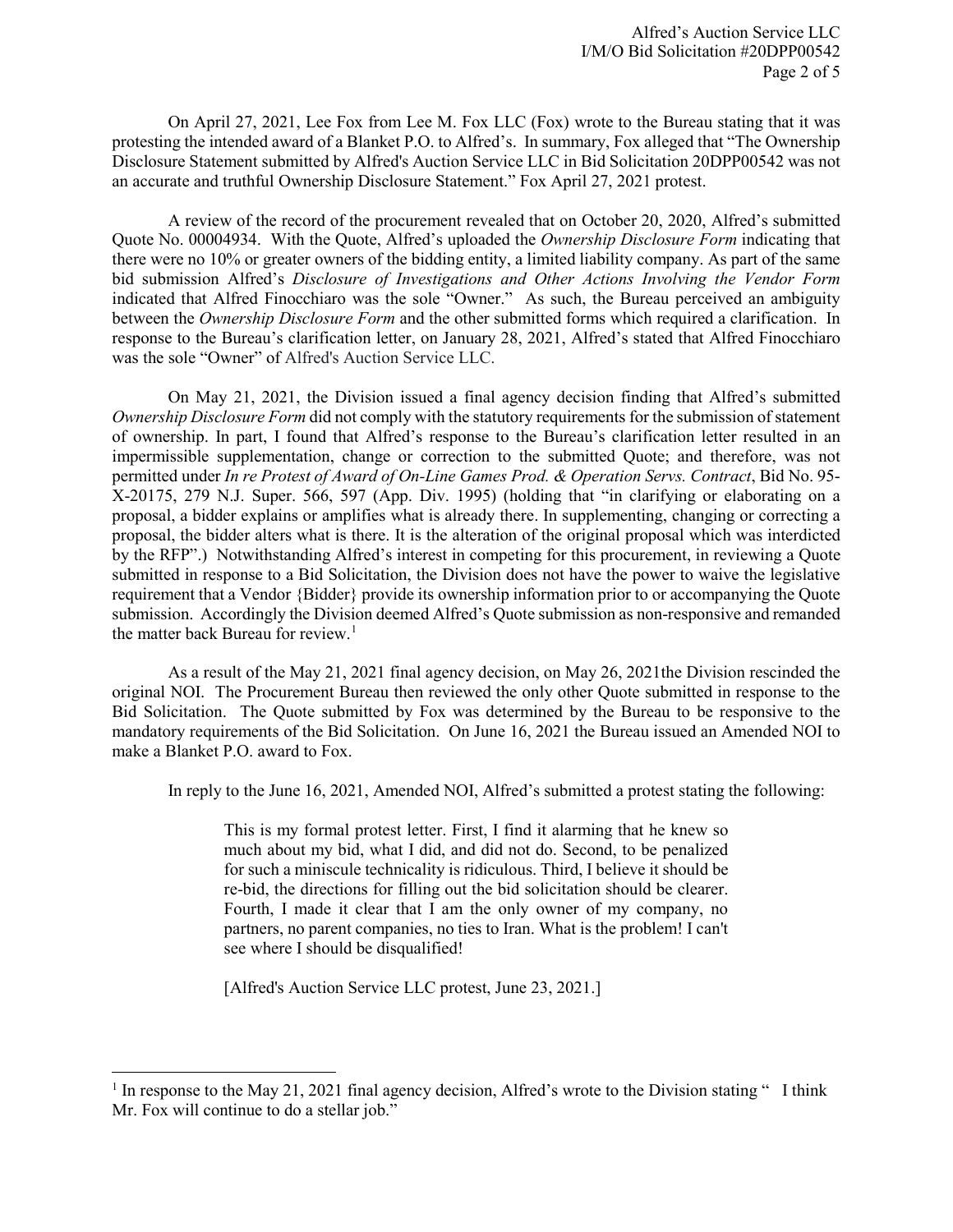In consideration of Alfred's protest, I have reviewed the record of this procurement, including the Bid Solicitation, the Quotes received, the relevant statutes, regulations, and case law. This review of the record has provided me with the information necessary to determine the facts of this matter and to render an informed final agency decision on the merits of the protest.

In its protest, Alfred's first questions how Fox knew the details of its submitted Quote. The Bid Solicitation advises potential Vendors {Bidders} that "[a]fter the opening of sealed Quotes, including Quotes submitted through the *NJSTART* electronic process, all information submitted by a Vendor {Bidder} in response to a Bid Solicitation is considered public information notwithstanding any disclaimers to the contrary submitted by a Vendor {Bidder}." Bid Solicitation § 1.4.4 *Contents of Quote*. Accordingly, all documentation and information that was submitted by Alfred's (with limited exceptions) is a matter of public record and is available for review by other Vendors {Bidders} or members of the public after the issuance of the NOI. The NOI reminds Vendors {Bidders} that documents are available for review stating "[t]he Bid Solicitation Award File will be made available by email to Vendors {Bidders} who submit a request in writing." The record reveals that on April 26, 2021, Fox submitted a request to the Bureau in writing for the Bid Solicitation Award File and the Bureau sent a copy of same in reply.

Second, the failure to properly complete the Ownership Disclosure Form is not a minor defect or "miniscule technicality" but a bar to the Vendor {Bidder} being eligible for an award. The New Jersey Courts have consistently held that strict compliance with the ownership disclosure requirements of N.J.S.A. 52:25-24.2 is necessary. A Quote is properly rejected where it contains inaccurate or incomplete ownership information. See, *Impac, Inc. v. City of Paterson*, 178 N.J. Super. 195, 200-01 (App. Div. 1981); *Muirfield Const. Co., Inc. v. Essex County Imp. Authority*, 336 N.J. Super. 126 (App. Div. 2000); See also; *George Harms Construction Co., Inc. v. Borough of Lincoln Park*, 161 N.J. Super. 367 (Law Div. 1978)(" the courts of New Jersey have consistently held that where an error is deemed material, it cannot be cured after bids are opened")

Third, Alfred's requests that the subject procurement be cancelled and re-bid as the directions for filing out the forms were unclear. The subject Bid Solicitation was comprised of the Bid Solicitation, other documents and mandatory forms which were specifically addressed in Bid Solicitation Section 4.0 *Quote Preparation and Submission* which states in pertinent part:

> Vendor's {Bidder's} failure to complete, sign and submit the forms in Section 4.4.1.2 shall be cause to reject its Quote as non-responsive.

> [Bid Solicitation § 4.4.1.2 *NJ Standard Bid Solicitation Forms Required With The Quote*.]

Among those forms required to be submitted with the Quote is the *Ownership Disclosure Form.*  With respect to ownership, the New Jersey Legislature, in implementing N.J.S.A. 52:25-24.2, mandated that a Vendor {Bidder} must supply its ownership information, prior to or with its Quote, to be eligible to enter into a Blanket P.O. with the State. N.J.SA. 52:25-24.2 states in pertinent part:

> No corporations, partnership, or limited liability company shall be awarded any [Blanket P.O] nor shall any agreement be entered into for the performance of any work or the furnishing of any materials or supplies, the cost of which is to be paid with or out of any public funds, by the State, or any county, municipality or school district, or any subsidiary agency of the State, or of any county, municipality or school district, or by any authority, board, or commission which exercises governmental functions, unless prior to the receipt of the bid or accompanying the bid, of said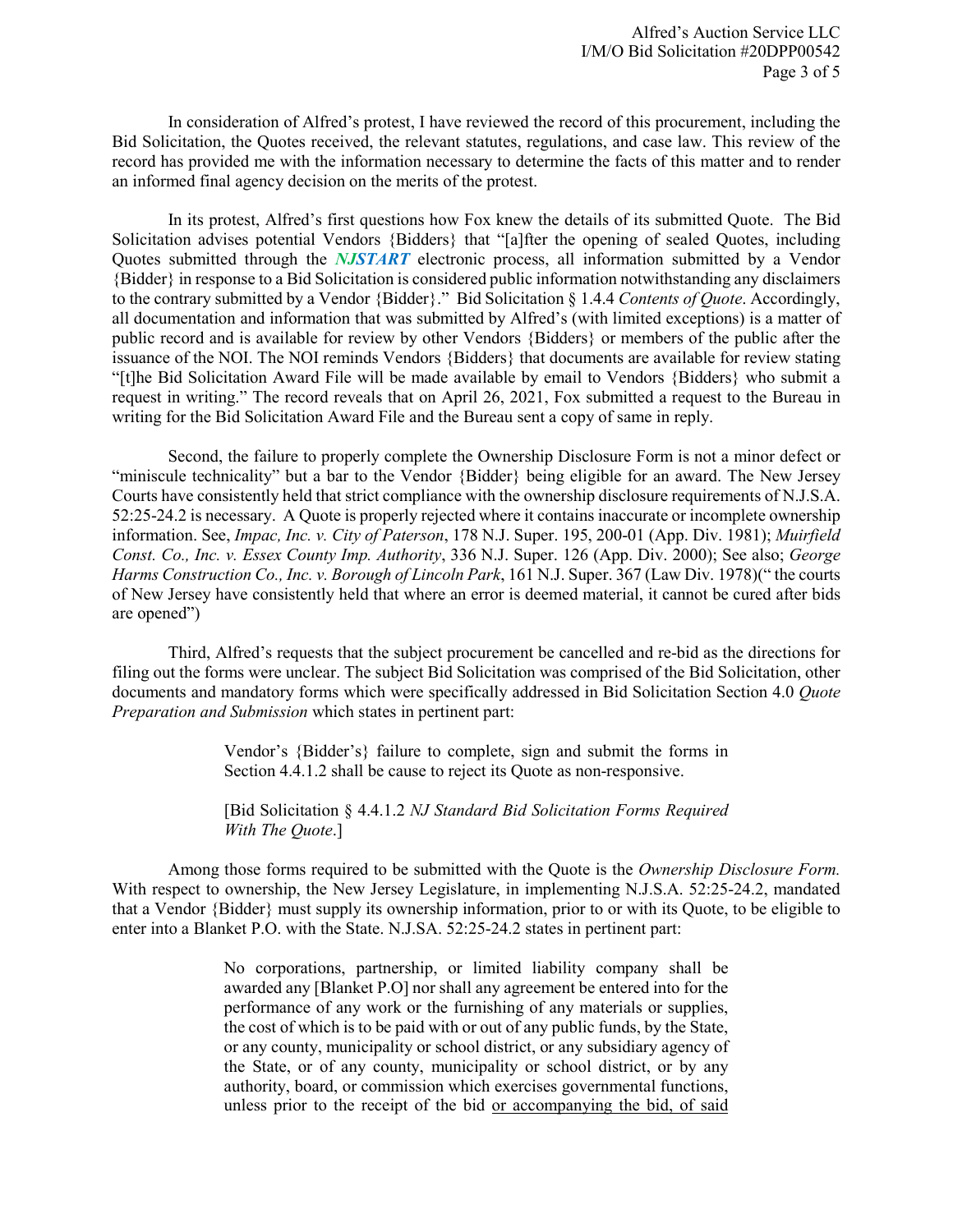corporation, said partnership, or said limited liability company there is submitted a statement setting forth the names and addresses of all stockholders in the corporation who own 10 percent or more of its stock, of any class, or of all individual partners in the partnership who own a 10 percent or greater interest therein, or of all members in the limited liability company who own a 10 percent or greater interest therein as the case may be, shall also be listed. The disclosure shall be continued until names and addresses of every noncorporate stockholder, and individual partner, and member exceeding the 10 percent ownership criteria established in this act, has been listed.

## [Emphasis added.]

The *Ownership Disclosure Form* is specifically discussed in Bid Solicitation Section § 4.4.1.2.1 which states in relevant part:

> Pursuant to N.J.S.A. 52:25-24.2, in the event the Vendor {Bidder} is a corporation, partnership or limited liability company, the Vendor {Bidder} must complete an Ownership Disclosure Form.

> A current completed Ownership Disclosure Form must be received prior to or accompany the submitted Quote. A Vendor's {Bidder's} failure to submit the completed and signed form with its Quote will result in the rejection of the Quote as non-responsive and preclude the award of a Blanket P.O. to said Vendor {Bidder} unless the Division has on file a signed and accurate Ownership Disclosure Form dated and received no more than six (6) months prior to the Quote submission deadline for this procurement. If any ownership change has occurred within the last six (6) months, a new Ownership Disclosure Form must be completed, signed and submitted with the Quote.

Unfortunately, Alfred's did not comply with any of the options available to it for the submission of a complete and accurate statement of ownership with the Quote. The failure of one Vendor to properly complete and submit all mandatory Quote documents which results in that Vendor's Quote submission being ineligible is not a reason to cancel a procurement and re-bid as the Division did receive a Quote which was responsive to the requirements of the Bid Solicitation. The Courts have emphasized that "once the bids have . . . been opened and each bidder's competitive position has been exposed, rejection of all bids should only occur for cogent or compelling reasons." *In re Failure to Award to the Lowest Responsible Bidder RFP 09-X-20513 Contract T0002 for Provision of Bottled Water Servs*., No. A-2747-08T2, 2010 N.J. Super. Unpub. LEXIS 1641, at \*7 (Super. Ct. App. Div. July 2, 2010) citing; *Bodies by Lembo v. Middlesex County*, 286 N.J. Super. 298, 309, 669 A.2d 254 (App. Div. 1996).

Notwithstanding Alfred's interest in competing for this procurement, in reviewing a Quote submitted in response to a Bid Solicitation, the Division does not have the power to waive the legislative requirement that a Vendor {Bidder} provide its ownership information prior to or accompanying the Quote submission. Only the New Jersey Legislature can change a requirement it has mandated. This is an unfortunate situation for the State as the Division encourages competition and appreciates the time and effort put forth in preparing and submitting the Quote. However, based upon the foregoing, I find that Alfred's is not eligible for an award. I sustain the June 16, 2021, Amended NOI. This is my final agency decision with respect to the protest submitted by Alfred's.